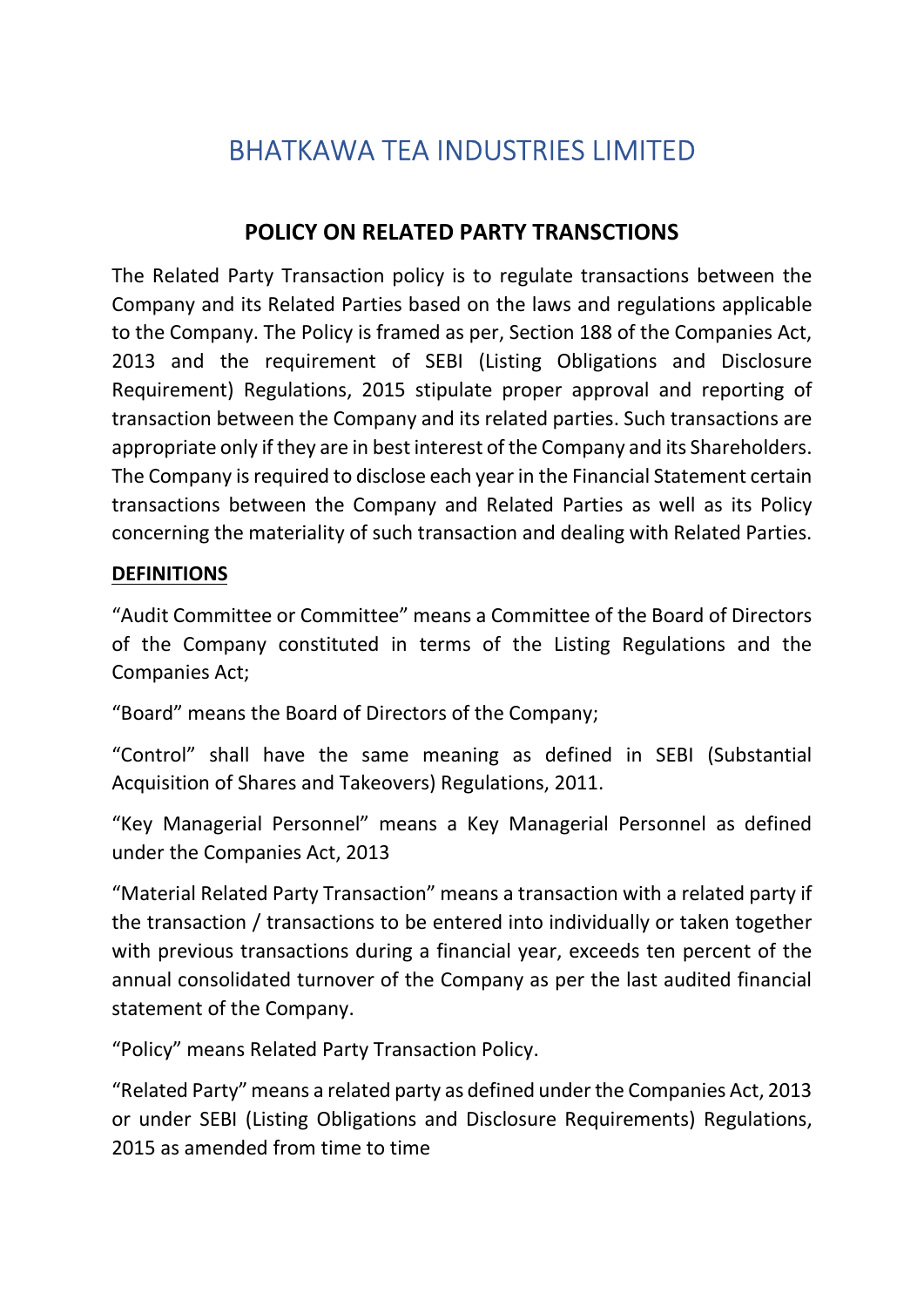""Related Party Transaction" means any transaction directly or indirectly involving any Related Party that involves transfer of resources, services or obligations between a Company and a related party, regardless of whether a price is charged;

"Relative" means Relative as defined under Section 2(77) of the Companies Act,2013 and Rules prescribed thereunder.

## **POLICY**

IDENTIFICATION: -

➢ Responsibility of Directors and KMP's: Each director and Key Managerial Personnel is responsible for providing notice to the Board or Audit Committee of any potential Related Party Transaction involving him or her or his or her Relative, including any additional information about the transaction that the Board/Audit Committee may reasonably request.

 $\triangleright$  Time Line: The Company strongly prefers to receive such notice of any potential Related Party Transaction well in advance so that the Audit Committee/Board has adequate time to obtain and review information about the proposed transaction. Every director or key managerial personnel shall, within a period of thirty days of his appointment, or relinquishment of his office in other Companies, as the case may be, disclose to the Company the particulars relating to his/her concern or interest in other associations.

#### REVIEW: -

 $\triangleright$  Audit Committee/Board will determine whether the transaction does, in fact, constitute a Related Party Transaction requiring compliance with this policy.

 $\triangleright$  Audit Committee to be provided with all relevant information for review:

-terms of the transaction,

-business purpose of the transaction, and

-any other relevant matters.

APPROVAL: -

 $\triangleright$  All Related Party Transactions shall require prior approval of Audit Committee.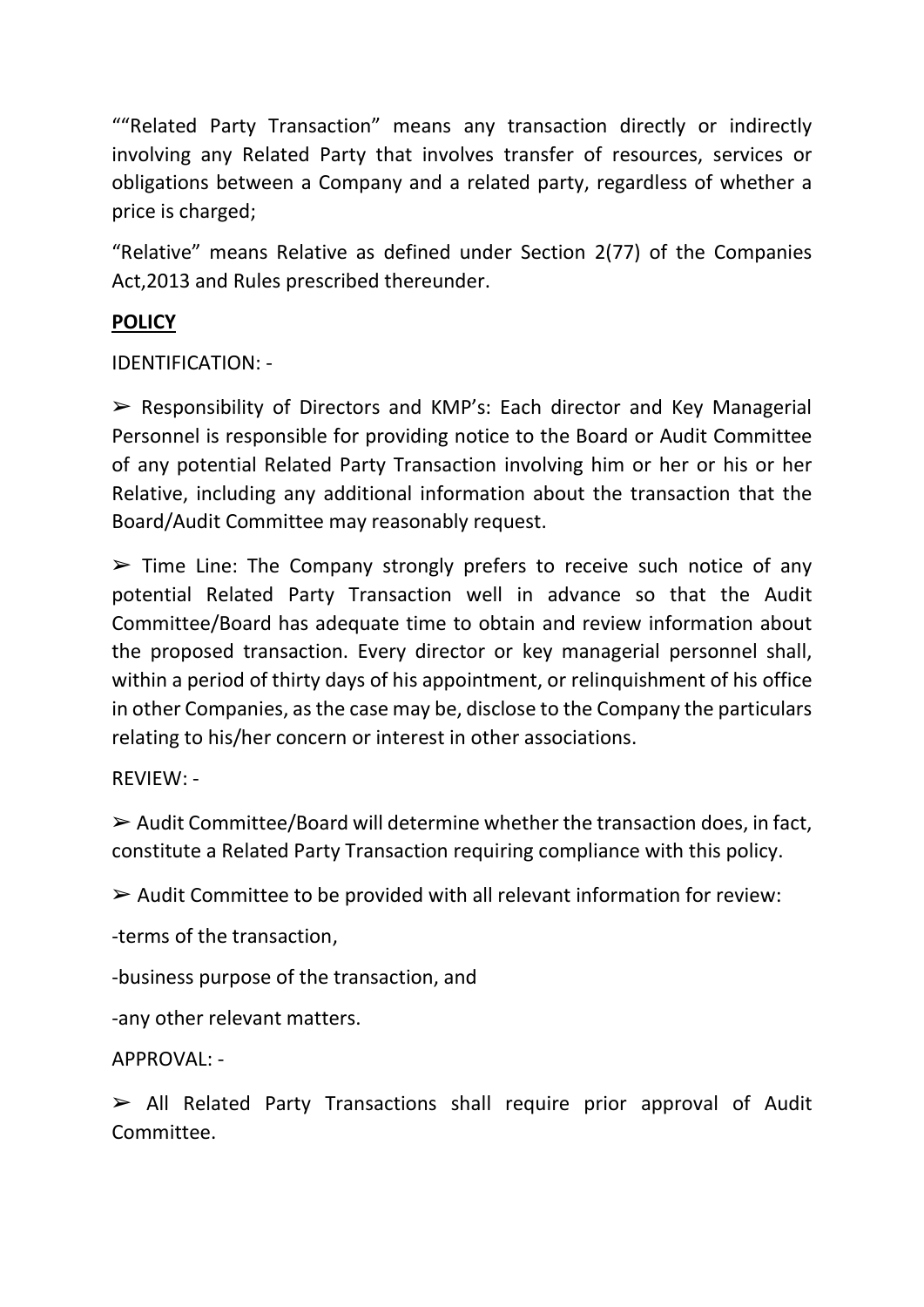$\triangleright$  The Audit Committee may grant omnibus approval for Related Party Transactions proposed to be entered into by the Company subject to the following conditions: -

a. The Audit Committee shall lay down the criteria for granting omnibus approval in line with the policy on Related Party Transactions of the Company and such approval shall be applicable in respect of transactions which are repitit8ive in nature.

b. The Audit Committee satisfies itself the need for such omnibus approval and that such approval is in the interest of the Company;

c. Such omnibus approval shall specify the following:

-Name(s) of the Related Party;

-Nature of the transaction;

-Period of transaction;

-Maximum amount of transaction that can be entered into;

-The indicative base price/current contracted price and the formula for variation in the price, if any, and;

-Such other conditions as the Audit Committee may deem fit.

d. In such cases where the need for Related Party Transaction cannot be foreseen and details as required above are not available, the Audit Committee may grant omnibus approval for such transactions subject to their value not exceeding Rs.1.00 crore per transaction;

e. The Audit committee shall review, at least on a quarterly basis, the details of RPTs entered into by the Company pursuant to each of the omnibus approval given;

f. Such omnibus approvals shall be valid for a period not exceeding one year and shall require fresh approvals after the expiry of one year.

The Audit Committee will have the discretion to recommend/refer any matter relating to the Related Party Transaction to the Board for the approval.

#### MATERIAL RELATED PARTY TRANSACTIONS

All material Related Party Transaction, shall be placed for prior approval of shareholders through a Resolution. However, the Material Related Party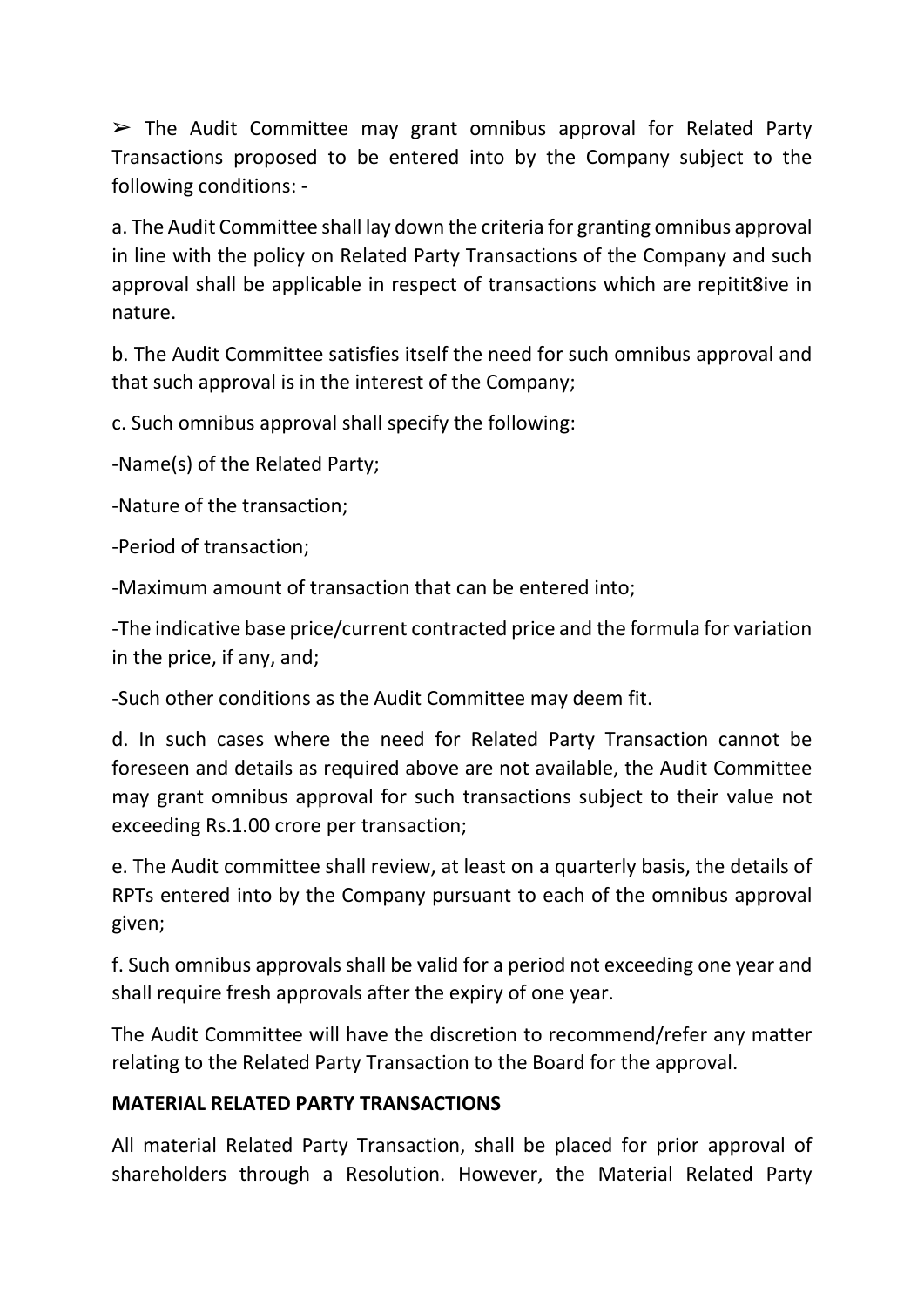Transactions entered into between the Company and its wholly owned subsidiaries shall not require prior approval of the shareholders.

## TRANSACTIONS NOT REQUIRING APPROVAL

Notwithstanding the foregoing, the following Related Party Transactions shall not require approval of Audit Committee or Shareholders:

a. Any transaction that involves the providing of compensation to a director or Key Managerial Personnel in connection with his or her duties to the Company or any of its subsidiaries or associates, including the reimbursement of reasonable business and travel expenses incurred in the ordinary course of business.

b. Any transaction in which the Related Party's interest arises solely from ownership of securities issued by the Company and all holders of such securities receive the same benefits pro rata as the Related Party.

c. Transactions involving corporate restructuring, such as buy-back of shares, capital reduction, merger, demerger, hive-off etc. which are approved by the Board and carried out in accordance with the specific provisions of the Companies Act, 2013 or the Listing Regulations, 2015

d. Any other exception which is consistent with the Applicable laws, including any rules, or regulations made thereunder, and does not require prior approval by the Audit Committee

## MAINTENANCE OF REGISTERS:

The Company shall keep and maintain a register, either physically or electronically, as may be decided by the Board of Directors, giving separately the particulars of all contracts or arrangements to which Section 188 of the Companies Act, 2013 applies. If Section 188(1) is not applicable because of the exception under the third proviso to Section 188(1) i.e. transaction with related party at arms' length basis and in the ordinary course of business, the requirement regarding entries in the Register under Section 189 of the Companies Act, 2013 would not apply and hence no entries in the register would be necessary.

## **DISCLOSURE**

 $\triangleright$  Details of all material transactions with related parties are to be disclosed quarterly along with the compliance report on corporate governance.